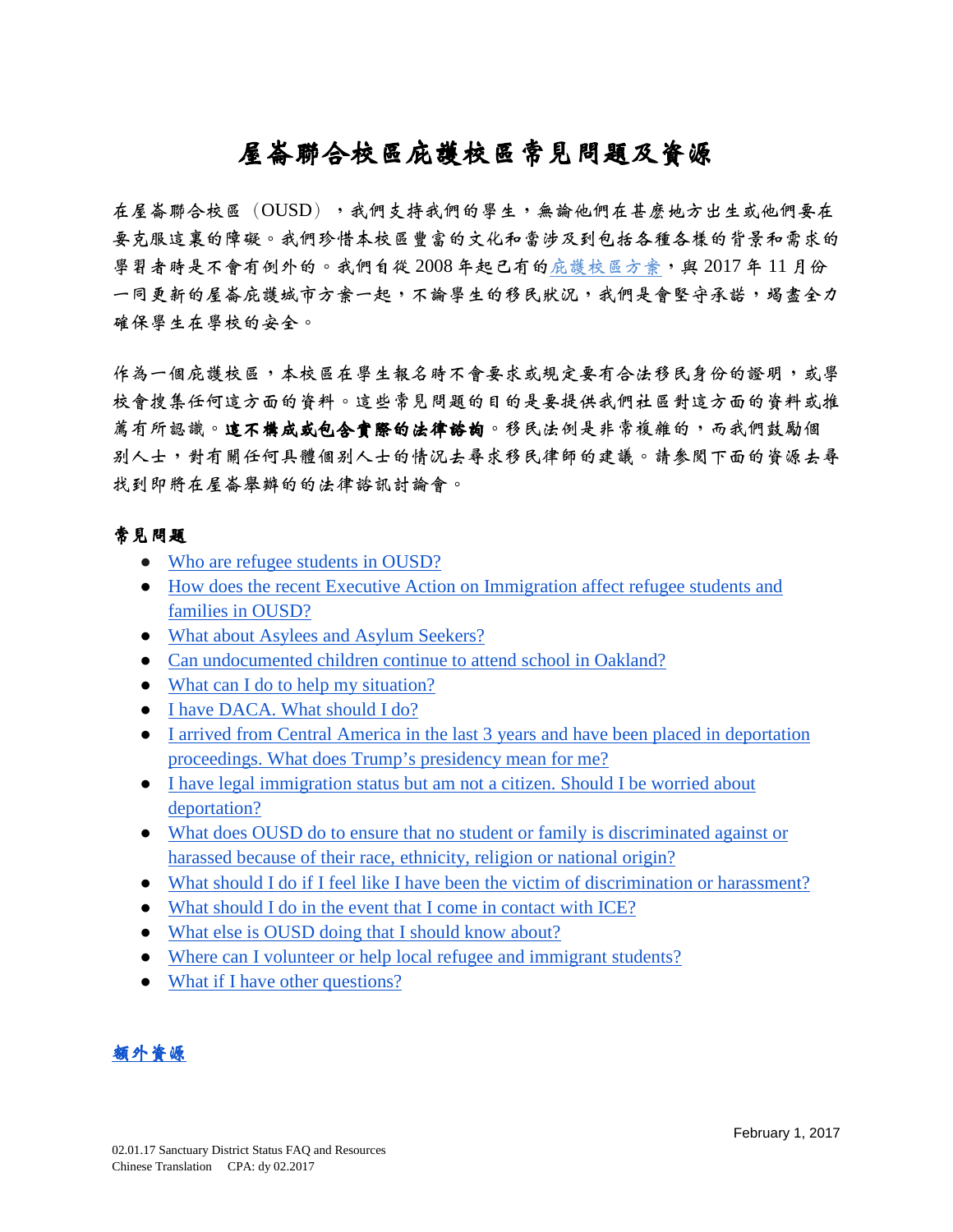# 常見問題

#### <span id="page-1-0"></span>誰是本校區的難民學生?

自從 1970 年代,屋崙透過重新安置計劃歡迎來到的難民,在典型的一年中,大約有 500 位不論年齡的新難民來到屋崙(大約有100位學齡兒童),和會有其中一間本地安置難民 機構協助他們。最近數年,茲因房價上漲令到新難民來到本市的數目減少,可是上學年我 們透過重新安置計劃仍然歡迎了 67 位新學生,他們是要逃避從阿富汗、緬甸、厄立特里 亞、斯里蘭卡、敘利亞、巴基斯坦、伊拉克和其他國家的暴力和迫害而來到的。欲知更多 有關資料,參閱屋崙聯合校區難民計劃資料([OUSD Refugee Program Factsheet](https://docs.google.com/document/d/1yJa5tyMTLLjJe_BqtnZBdwabVFPYS7-zMJew3Dmy168/edit?usp=sharing)) 。

# <span id="page-1-1"></span>對有關最近的移民行政行動(保護國家受到外國恐怖份子進入美國)怎樣影響到本校區 的難民學生及家庭?

行政行動暫時停止美國難民入境計劃、無限期終止重新安置敘利亞難民、和減少今年重新 安置難民的數目超過 50%。

這行動禁止美國境外和來自某些國家的非公民入境—不直接影響已經在美國的移民身份的 難民學生及家庭。可是有數百位本校區學生及家庭是在上星期五的行政行動內列出的國家 出生(伊朗、伊拉克、敘利亞、也門、蘇丹、利比亞和),明白他們感到苦惱,茲因他們 有些朋友及親戚要逗留在這國家內而不能在短期內與他們在美團聚。

在這行動中列出的 7 個國家之中,在本校區有最大人口的是來自也門—雖然很少數是透過 安置難民計劃到達的,而目前大約有 500 位學生是從也門出生的。因在這裏的高生活指數, 本校區祗有 7 個家庭是透過安置難民計劃從敘利亞到達這裏。

鼓勵難民及政治庇護者入境美國一年後調整為合法永久居民身份(通稱綠卡),而行政行 動對那些試圖再次入境的合法永久居民來說仍有混亂,但在星期日(1/29/17),白宮幕僚長 說行政行動不會防止合法永久居民再次入美國境,但他們會在機場接受額外審查。但有廣 泛關注,尤其是本校區的穆斯林家庭,這禁令將會延伸到其他國家,如阿富汗,因為很多 最近來到屋崙的難民是來自這個國家的。

# <span id="page-1-2"></span>政治庇護的會怎麽樣?

<span id="page-1-3"></span>上星期五的行政行動不會直接影響到我們最大的新移民學生—那些逃離暴力和迫害的人會 繼續到達,大多數是來自瓜地馬拉、薩爾瓦多和洪都拉斯。大部分來自中美洲的新移民已 經進入移民申請程序,因此最近的行政行動是與他們無關。在過去三年,超過 225 位來自 這些國家的本校區學生已經獲取政治庇護,並給予他們途徑獲得永久居民及公民身份。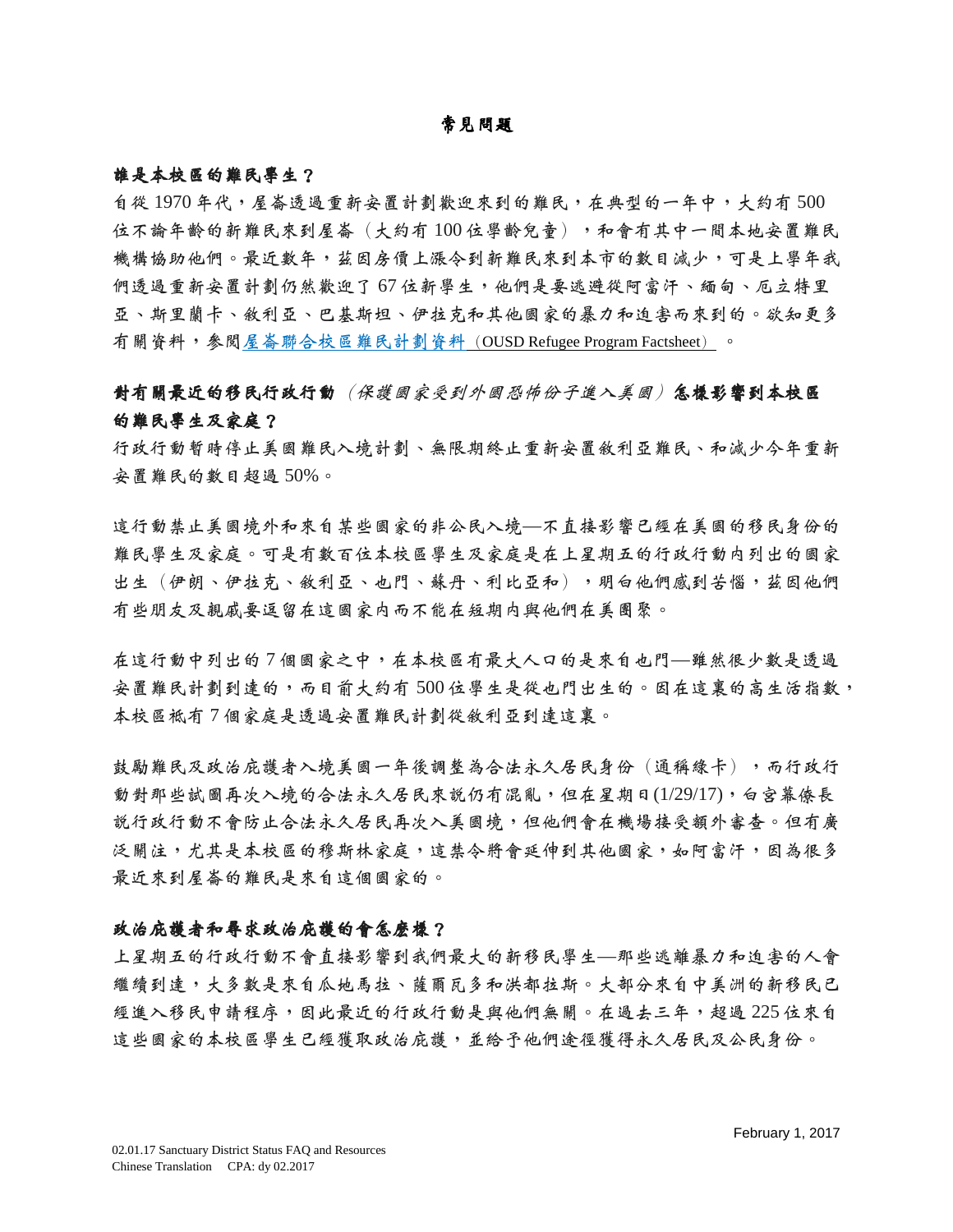# 無證兒童是否能夠繼續在屋崙學校上學?

可以,每位兒童不論他們的移民身份,都有權接受公立學校教育,而本校區將會如常繼續 服務我們所有的學生及家庭,除此之外,屋崙是一個庇護城市,而本校區因此不會規定合 法移民身份證明才會接受報名入學或上學。

# <span id="page-2-0"></span>我能做些甚麽來幫助我的狀況?

到目前為止,驅逐出境的最高優先級,包括有犯罪記錄和過去的移民違法(如未决遞解出 境令)。要緩和可能性的移民後果,學生和家庭應該盡力:保持冷靜、遵守法律和繼續出 席他們的法庭傳召和強化監督出庭計劃或 ISAP 約見,若他們有任何這些約會。

# <span id="page-2-1"></span>我有 **DACA**,我應該怎麼樣?

童年入境暫緩遣返計劃(DACA)是基於奧巴馬總統頒布生效的行政令,特朗普總統能夠 隨時撤消這令,而在他競選期間諾言會撤消的。若你是接受 DACA 的人士,你要考慮與 移民律師討論以確定你向前邁進的最好行動方案是甚麼。若你符合 DACA 資格而是首次 考慮申請這計劃,在你未有與移民律師討論之前不應進行申請。為要保障自己,請不要尋 求公證員或其他沒有執照或經驗的移民律師之建議。

# <span id="page-2-2"></span>我三年前從中美洲來到的而已在驅逐出境程序中?特朗普成為總統對我有甚麼意思?

已經進入程序的學生及家庭,不管新行政與否,將會在移民法庭上繼續在其驅逐出境的程 序上抗辯。雖然任何人都能夠在其驅逐出境的程序上為自己抗辯,但最好是尋求律師去代 表,因為要在移民法庭服務。三藩市移民法庭有日間計劃的律師,他們是私人 及非牟利律師捐獻他們的時候在法庭上代表那些沒有法律諮詢的,而屋崙亦有法律資源去 作出免費代表,若你已經在程序中而仍未有律師的,欲知更多有關即將來臨的法律諮詢資 料,請電郵聯絡 [Nate Dunstan](mailto:nathaniel.dunstan@ousd.org), [nathaniel.dunstan@ousd.org](mailto:nathaniel.dunstan@ousd.org)。

# <span id="page-2-3"></span>我有合法移民身份而並非是一位公民,我是否應該擔心被驅逐出境?

我們鼓勵學生及家庭在其個別情況中尋求最好的移民律師建議,移民法例是非常複雜,若 他們有個人的移民問題,每個人都應尋求律師的指引。一般而論,永久居民、難民、政治 庇護者、持有 U-Visa 的人士和有特別移民青少年身份的兒童應不會在特朗普總統期間看 見其身份有改變。如常一樣,新的刑事定罪可以影響移民身份,因此,非常重要的是要遵 守所有法律,而你若有犯案,你要盡早與移民律師討論。若你想到國外旅行,在離開國家 前,最好與一位移民律師討論有關你的計劃,國外旅行可能影響到你回美入境能力。

# <span id="page-2-4"></span>屋崙聯合校區(**OUSD**)會做些甚麼去確保沒有學生或家庭會因其種族、族裔、宗教或原 本國家而受到歧視或騷擾?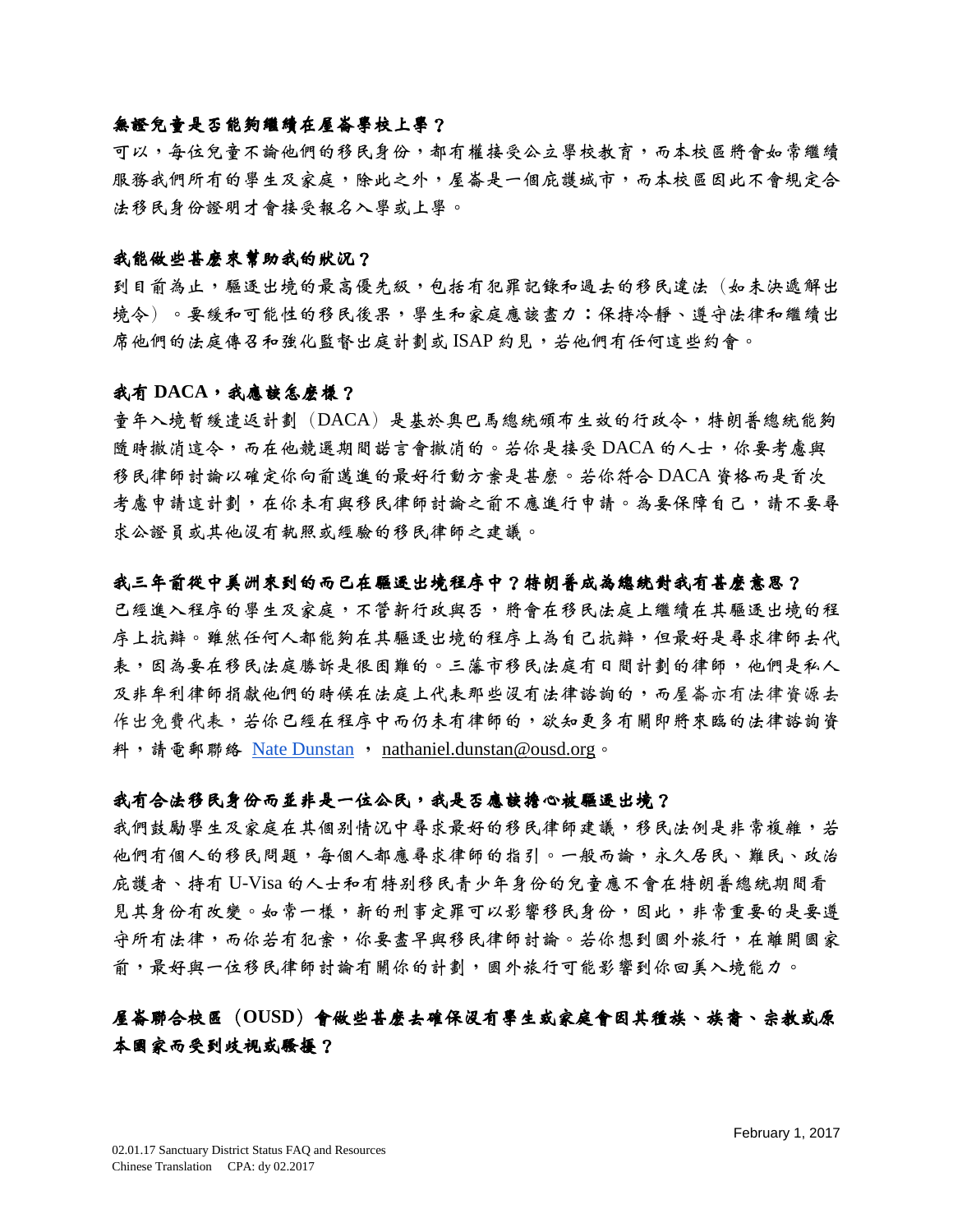本校區深信確保有公平 – 這是我們其中一個核心價值,我們有政策去規定不會對我們學 生、家庭、或職員會基於種族、族裔、宗教、原本國家和很多其他保護的組別而受到歧視 或騷擾。全市的學校社區成員在最近的事件後都會有行動去促進對話,從東灣時報的文章 中概括出一些工作,請聯絡貴校的恢復公義計劃負責人、COST 小組、和/或學校行政員 去參與有關加強我們綜合學校社區。

#### <span id="page-3-0"></span>若我覺得我是歧視或騷擾的受害者,我應該怎樣做?

請立刻向監督、學校領袖或校區總監彙報有關的行為,投訴和關注可以透過本校區的統一 投訴程序提出。我們對這些投訴非常認真處理去確保我們學校繼續是一個安全的地方。

#### <span id="page-3-1"></span>若我接觸到 **ICE**,我應該怎樣做?

若你是非法移民(無證的),在法庭上有待定的移民案件,或被提問有關在這情況的人士, 你應該提供你真實而正確的姓名,但不應回答任何其他問題,你並不需要開門給移民局人 員,除非他們在你的門下放進列有你的名字和有法官或官員簽署的逮捕令,若你被扣留, 你將會允許打一通電話,因此你應該記下一個電話號碼。欲知更多資料,你應該參加由 El Centro Legal de la Raza 費助,即將舉行的認識你的權利培訓。

#### <span id="page-3-2"></span>屋崙聯合校區還在做些甚麼我是應該知道的?

在頒布移民行政行動的數天前,本校區的難民及政治庇護者計劃聘請一位短期顧問(一位 MLK 小學學生的家長)在本校區的也門社區去做一項全校區的需要評估,其中一個目的 是特別為也門學生提供學校一系列的資源,請參閱下面一份阿拉伯文的傳單有關在柏克萊 猶太家庭及社區服務的法律服務,你可能分發給對這方面有興趣而說阿拉伯話的家庭。

# <span id="page-3-3"></span>我能夠在甚麼地方當義工或幫助本地難民和移民學生?

有很多非常好的機構在本地與移民和難民青年和他們的家庭工作,我們有三個機構緊密合 作的,它們是 [Refugee Transitions](http://www.reftrans.org/) (有很多義工機會)、[Soccer Without Borders](http://www.soccerwithoutborders.org/) 和 Centro [Legal de la Raza](https://donatenow.networkforgood.org/centrolegaldelaraza),而捐款給任何他們機構亦能幫助他們的重要工作。

#### 倘若我有其他問題?

本校區是加州其中的幾個校區中有一位全職人員專門服務難民學生及家庭,請隨時電郵或 致電聯絡 [Nate Dunstan](mailto:nathaniel.dunstan@ousd.org) ,電話∶ (510) 273-1661。